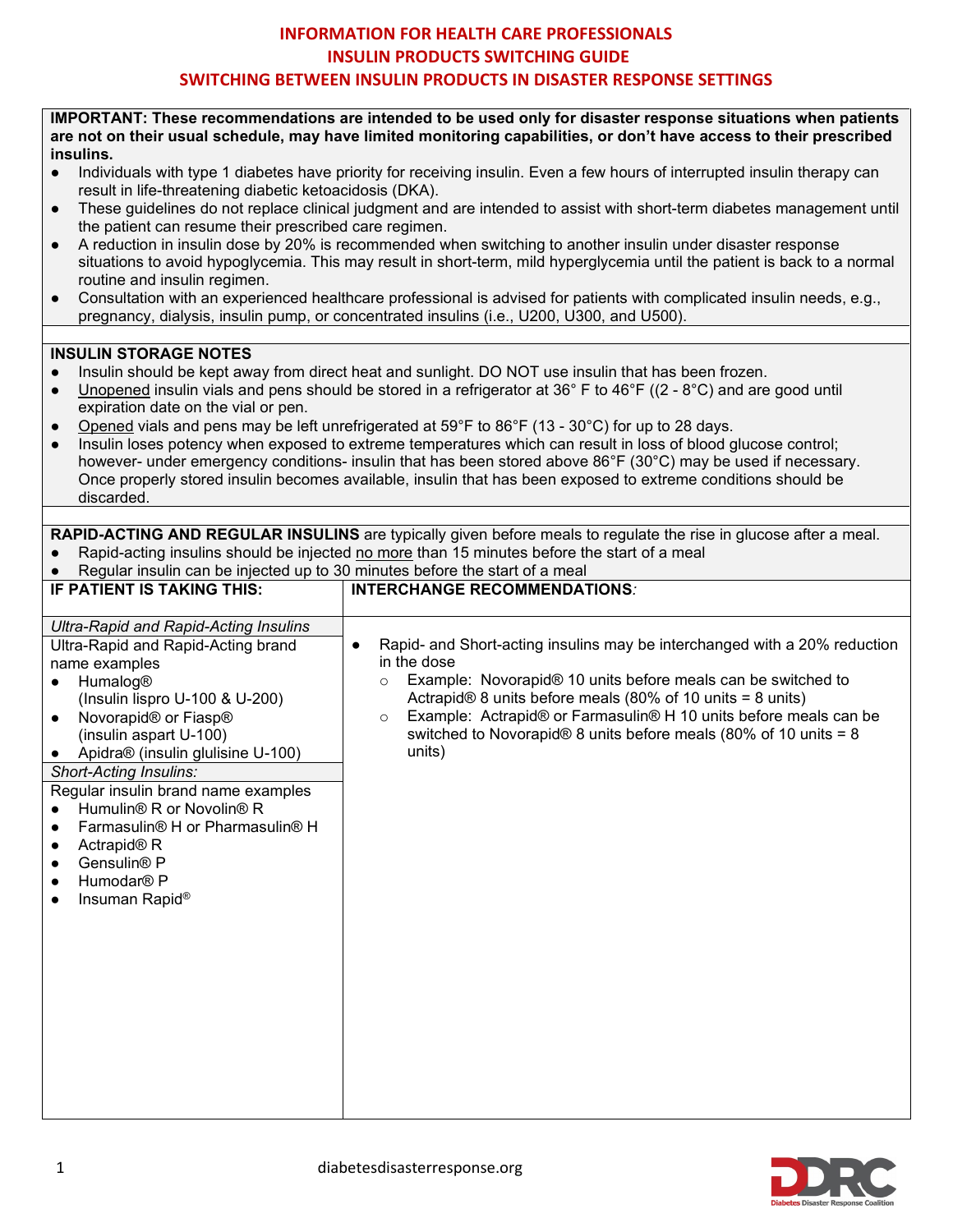## **INFORMATION FOR HEALTH CARE PROFESSIONALS INSULIN PRODUCTS SWITCHING GUIDE SWITCHING BETWEEN INSULIN PRODUCTS IN DISASTER RESPONSE SETTINGS**

**Intermediate-acting human insulin and long-acting insulin** analogs are typically given once or twice daily to provide basal insulin needs (to prevent high glucose between meals and overnight).

| IF PATIENT IS TAKING THIS:                                                                                                                                                                                                                                                                                                                                                                                                                                                                                                                                                           | <b>INTERCHANGE RECOMMENDATIONS:</b>                                                                                                                                                                                                                                                                                                                                                                                                                                                                                                                                                                                                                                                                                                                                                                                                                                                                                                                                                                                                                                                                                                                                                                                                                                                                                                                                                                                                                                                                                                                               |
|--------------------------------------------------------------------------------------------------------------------------------------------------------------------------------------------------------------------------------------------------------------------------------------------------------------------------------------------------------------------------------------------------------------------------------------------------------------------------------------------------------------------------------------------------------------------------------------|-------------------------------------------------------------------------------------------------------------------------------------------------------------------------------------------------------------------------------------------------------------------------------------------------------------------------------------------------------------------------------------------------------------------------------------------------------------------------------------------------------------------------------------------------------------------------------------------------------------------------------------------------------------------------------------------------------------------------------------------------------------------------------------------------------------------------------------------------------------------------------------------------------------------------------------------------------------------------------------------------------------------------------------------------------------------------------------------------------------------------------------------------------------------------------------------------------------------------------------------------------------------------------------------------------------------------------------------------------------------------------------------------------------------------------------------------------------------------------------------------------------------------------------------------------------------|
|                                                                                                                                                                                                                                                                                                                                                                                                                                                                                                                                                                                      |                                                                                                                                                                                                                                                                                                                                                                                                                                                                                                                                                                                                                                                                                                                                                                                                                                                                                                                                                                                                                                                                                                                                                                                                                                                                                                                                                                                                                                                                                                                                                                   |
| Intermediate-Acting Insulins:<br>NPH insulin brand name examples<br>Humulin <sup>®</sup> N<br>Novolin <sup>®</sup> N<br>Farmasulin <sup>®</sup> H NP<br>$\bullet$<br>Insuman Basal<br>$\bullet$<br>Gensulin <sup>®</sup> H<br>$\bullet$<br>Protofane® HM or Protophane® HM<br>Humodar <sup>®</sup> B<br>Long-acting insulin analogues:<br>Long-acting insulin analogues examples:<br>Levemir® (detemir U-100)<br>$\bullet$<br>Lantus®, Basalgar®, Ilar® (glargine<br>$\bullet$<br>$U-100$<br>Toujeo® (glargine U-300)<br>$\bullet$<br>Tresiba® (degludec U-100 & U-200)<br>$\bullet$ | Intermediate-acting insulins may be interchanged with another intermediate-<br>acting insulin or long-acting insulin analog with a 20% reduction in dose<br>NPH ONCE daily to a long-acting insulin analog<br>Example: NPH 20 units daily can be switched to Levemir® 16 units<br>$\circ$<br>daily<br>NPH TWICE daily to a long-acting insulin analog<br>Add all the units of NPH injected per day and give 80% as a single<br>$\circ$<br>dose of a long-acting insulin analog daily<br>Example: NPH 34 units AM and 16 units PM can be switched to Lantus® 40<br>units daily (80% of 50 units daily = 40 units)<br>Long-acting insulin analogs may be interchanged with NPH with a 20%<br>reduction in dose and divided based on predicted meal frequency<br>If eating 2 meals per day, split the new dose into $\frac{1}{2}$ NPH with first meal of<br>the day and 1/2 NPH with second meal of the day<br>Long-acting insulin analogs (except for Tresiba®) may be interchanged with<br>another long-acting insulin analog with a 20% reduction in dose<br>Tresiba® (80 units or less) may be interchanged with another long-acting<br>insulin analog with a 20% reduction in dose<br>Tresiba® (greater than 80 units) may be interchanged with another long-<br>$\bullet$<br>acting insulin analog with a 20% reduction in dose, but the other long-acting<br>insulin must be split into two equal doses given 12 hours apart.<br>Example: Tresiba® 100 units daily can be switched to<br>Basaglar $@$ 40 units (80% of 100 units = 80 units/2) every 12 hours |
| PREMIXED INSULINS combine an intermediate-acting insulin or long-acting insulin analog with a rapid or regular insulin.<br>The ratio of the mixture is indicated in the name. e.g., 70% intermediate or long-acting with 30% rapid or short-acting.                                                                                                                                                                                                                                                                                                                                  |                                                                                                                                                                                                                                                                                                                                                                                                                                                                                                                                                                                                                                                                                                                                                                                                                                                                                                                                                                                                                                                                                                                                                                                                                                                                                                                                                                                                                                                                                                                                                                   |
| IF PATIENT IS TAKING THIS:                                                                                                                                                                                                                                                                                                                                                                                                                                                                                                                                                           | <b>INTERCHANGE RECOMMENDATIONS:</b>                                                                                                                                                                                                                                                                                                                                                                                                                                                                                                                                                                                                                                                                                                                                                                                                                                                                                                                                                                                                                                                                                                                                                                                                                                                                                                                                                                                                                                                                                                                               |
| PREMIXED INSULINS with Regular<br>insulin<br>Examples of PREMIXED INSULINS with<br>Regular insulin:<br>NPH/Regular<br>Humulin <sup>®</sup> 70/30<br>Novolin <sup>®</sup> 70/30<br>Farmasulin® H or Pharmasulin®<br>$\bullet$<br>30/70<br>Mixtard <sup>®</sup> 30 HM<br>Gensulin <sup>®</sup> M30<br>PREMIXED INSULINS with rapid-acting<br>insulin<br>Examples of PREMIXED INSULINS with<br>rapid-acting insulin<br>Humalog® Mix 75/25 or 50/50<br>Novolog® Mix 70/30 or NovoMix®<br>30<br>Insuman <sup>®</sup> Comb 25<br>Humodar <sup>®</sup> C25                                  | Regular and Rapid-acting PREMIXED insulins may be interchanged with<br>another PREMIXED insulin with a 20% reduction in the dose<br>Insulin mixes containing a rapid-acting insulin should be injected no more<br>than 15 minutes before the start of a meal<br>Insulin mixes containing Regular insulin can be injected up to 30 minutes<br>before the start of a meal<br>PREMIXED insulin may be interchanged with NPH using a 20% reduction<br>in dose                                                                                                                                                                                                                                                                                                                                                                                                                                                                                                                                                                                                                                                                                                                                                                                                                                                                                                                                                                                                                                                                                                         |
| $\bullet$<br>PREMIXED INSULIN with rapid- and<br><b>LONG-acting insulins</b>                                                                                                                                                                                                                                                                                                                                                                                                                                                                                                         | If the PREMIXED insulin contains a LONG-acting and rapid-acting insulin may<br>be interchanged with another PREMIXED insulin with a 20% reduction in the                                                                                                                                                                                                                                                                                                                                                                                                                                                                                                                                                                                                                                                                                                                                                                                                                                                                                                                                                                                                                                                                                                                                                                                                                                                                                                                                                                                                          |